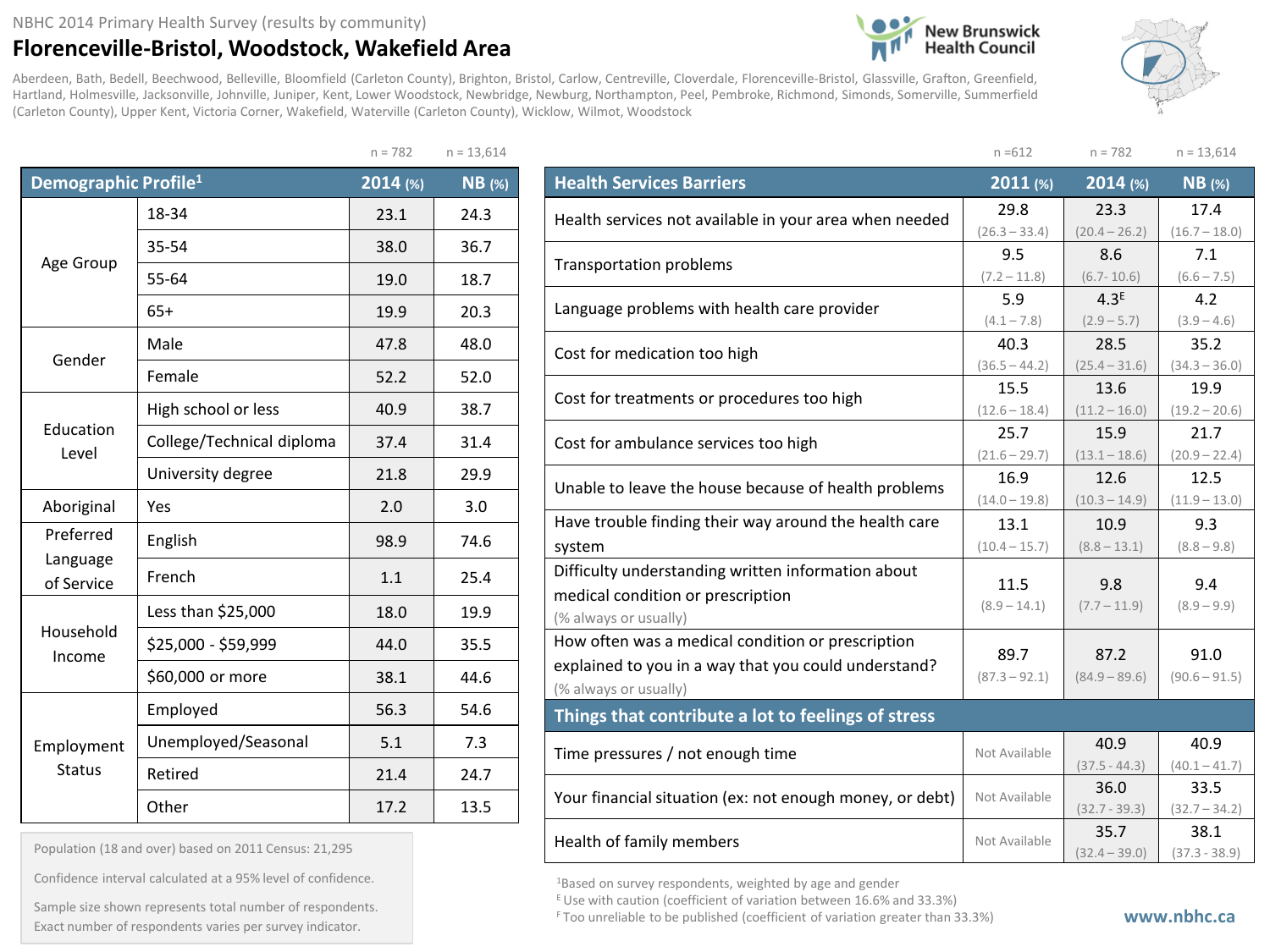## **Florenceville-Bristol, Woodstock, Wakefield Area**

 $\uparrow$  = Higher than 2011 results

 $\mathbf{\Psi}$  = Lower than 2011 results

|                                                  | $n = 612$               | $n = 782$               | $n = 13,614$            |
|--------------------------------------------------|-------------------------|-------------------------|-------------------------|
| <b>Health Profile</b>                            | 2011 (%)                | 2014 (%)                | <b>NB</b> (%)           |
| Self-rated Health (% very good or excellent)     | 57.3                    | 50.3                    | 50.5                    |
|                                                  | $(53.4 - 61.2)$         | $(46.9 - 53.8)$         | $(49.6 - 51.3)$         |
| Self-rated mental or emotional health            | Not Available           | 64.2                    | 65.4                    |
| (% very good or excellent)                       |                         | $(60.9 - 67.5)$         | $(64.6 - 66.2)$         |
| "My health largely depends on how well I take    | 46.6                    | 50.3                    | 55.2                    |
| care of myself" (% strongly agree)               | $(42.6 - 50.6)$         | $(46.8 - 53.7)$         | $(54.4 - 56.0)$         |
| Number of prescription medications taken on a    | 12.6                    | 17.5                    | 15.2                    |
| regular basis $3$ (% 6 or more)                  | $(9.4 - 15.8)$          | $(14.2 - 20.7)$         | $(14.5 - 15.9)$         |
| Discuss regularly with a health professional on  |                         |                         |                         |
| improving health or preventing illness           | 31.8<br>$(27.9 - 35.7)$ | 25.0<br>$(22.0 - 28.0)$ | 25.4<br>$(24.7 - 26.1)$ |
| (% always or usually)                            |                         |                         |                         |
| How long have you been seeing the same family    | 85.8                    | 82.9                    | 73.0                    |
| doctor? (% 5 years or more)                      | $(83.1 - 88.6)$         | $(80.2 - 85.6)$         | $(72.2 - 73.7)$         |
| Are you limited in doing activities because of a |                         |                         |                         |
| physical or mental condition, or a health        | Not<br>Available        | 23.2                    | 22.1                    |
| problem? (% yes)                                 |                         | $(20.3 - 26.1)$         | $(21.4 - 22.8)$         |
| <b>Memory Loss</b>                               |                         |                         |                         |
| Someone in household has a memory problem        | Not                     | 13.0                    | 9.9                     |
|                                                  | Available               | $(10.6 - 15.3)$         | $(9.4 - 10.4)$          |
| that interferes with day to day function         | Not                     | 4.7                     | 3.9                     |
|                                                  | Available               | $(3.2 - 6.1)$           | $(3.6 - 4.2)$           |
| <b>Health Behaviours</b>                         |                         |                         |                         |
| Eating fruits and vegetables                     | Not Available           | 51.4                    | 50.4                    |
| (% 5 portions or more a day)                     |                         | $(47.9 - 54.9)$         | $(49.5 - 51.2)$         |
| Moderate or vigorous physical activity           | Not Available           | 45.3                    | 49.0                    |
| (% at least 2 1/2 hours a week)                  |                         | $(41.9 - 48.8)$         | $(48.1 - 49.8)$         |
| Current smoker                                   | Not Available           | 20.1                    | 19.2                    |
| (% daily or occasional)                          |                         | $(17.3 - 22.8)$         | $(18.5 - 19.8)$         |
| Unhealthy weight                                 | Not Available           | 38.8                    | 30.8                    |
| (% obese)                                        |                         | $(35.3 - 42.2)$         | $(30.0 - 31.6)$         |

|                                                       | $n = 612$                         | $n = 782$                         | $n = 782$    | $n = 13,614$            |
|-------------------------------------------------------|-----------------------------------|-----------------------------------|--------------|-------------------------|
| <b>Chronic Health</b><br>Conditions <sup>1</sup>      | $2011$ (%)                        | $2014$ (%)                        | $2014^2$ (#) | $NB$ (%)                |
| One or more chronic<br>health conditions <sup>3</sup> | 54.6<br>$(50.6 - 58.6)$           | 59.7<br>$(56.3 - 63.1)$           | 12,711       | 61.6<br>$(60.8 - 62.4)$ |
| High blood pressure                                   | 23.4<br>$(20.1 - 26.7)$           | 29.2<br>$(26.1 - 32.3)$           | 6,217        | 27.0<br>$(26.2 - 27.7)$ |
| Arthritis                                             | 19.1<br>$(16.0 - 22.2)$           | 17.7<br>$(15.0 - 20.3)$           | 3,760        | 17.4<br>$(16.8 - 18.0)$ |
| Chronic pain                                          | 15.7<br>$(12.8 - 18.5)$           | 14.5<br>$(12.1 - 16.9)$           | 3,092        | 14.0<br>$(13.5 - 14.6)$ |
| Depression                                            | 10.8<br>$(8.4 - 13.3)$            | 14.5<br>$(12.0 - 16.9)$           | 3,079        | 14.9<br>$(14.3 - 15.5)$ |
| <b>Diabetes</b>                                       | 10.5<br>$(8.1 - 12.9)$            | 13.9<br>$(11.5 - 16.3)$           | 2,957        | 10.7<br>$(10.1 - 11.2)$ |
| Gastric Reflux (GERD)                                 | 14.7<br>$(11.9 - 17.4)$           | 13.7<br>$(11.3 - 16.0)$           | 2,907        | 16.4<br>$(15.8 - 17.0)$ |
| Asthma                                                | 9.5<br>$(7.2 - 11.8)$             | 10.6<br>$(8.5 - 12.7)$            | 2,261        | 11.8<br>$(11.3 - 12.4)$ |
| Heart disease                                         | 8.1<br>$(6.0 - 10.2)$             | 8.5<br>$(6.6 - 10.5)$             | 1,819        | 8.3<br>$(7.9 - 8.8)$    |
| Cancer                                                | 6.0<br>$(4.1 - 7.8)$              | 6.9<br>$(5.2 - 8.7)$              | 1,476        | 8.3<br>$(7.8 - 8.7)$    |
| Emphysema or COPD                                     | 2.5E<br>$(1.3 - 3.8)$             | 4.0 <sup>E</sup><br>$(2.6 - 5.3)$ | 845          | 3.0<br>$(2.7 - 3.3)$    |
| Mood disorder other<br>than depression                | 2.3E<br>$(1.1 - 3.4)$             | 2.7 <sup>E</sup><br>$(1.6 - 3.9)$ | 581          | 3.0<br>$(2.7 - 3.2)$    |
| Stroke                                                | 1.9 <sup>E</sup><br>$(0.8 - 3.0)$ | 2.1 <sup>E</sup><br>$(1.1 - 3.1)$ | 456          | 2.5<br>$(2.2 - 2.8)$    |

Confidence interval calculated at a 95% level of confidence.

Symbols  $\bigwedge$  and  $\bigvee$  indicate a statistically significant difference at the 95% level of confidence.

Sample size shown represents total number of respondents. Exact number of respondents varies per survey indicator.

<sup>1</sup> Self-reported based on survey respondents

<sup>2</sup> Estimated number of citizens who have the selected chronic health condition

<sup>3</sup> Among the twelve chronic health conditions listed in table located at the right of this page.

 $E$  Use with caution (coefficient of variation between 16.6% and 33.3%)

F Too unreliable to be published (coefficient of variation greater than 33.3%)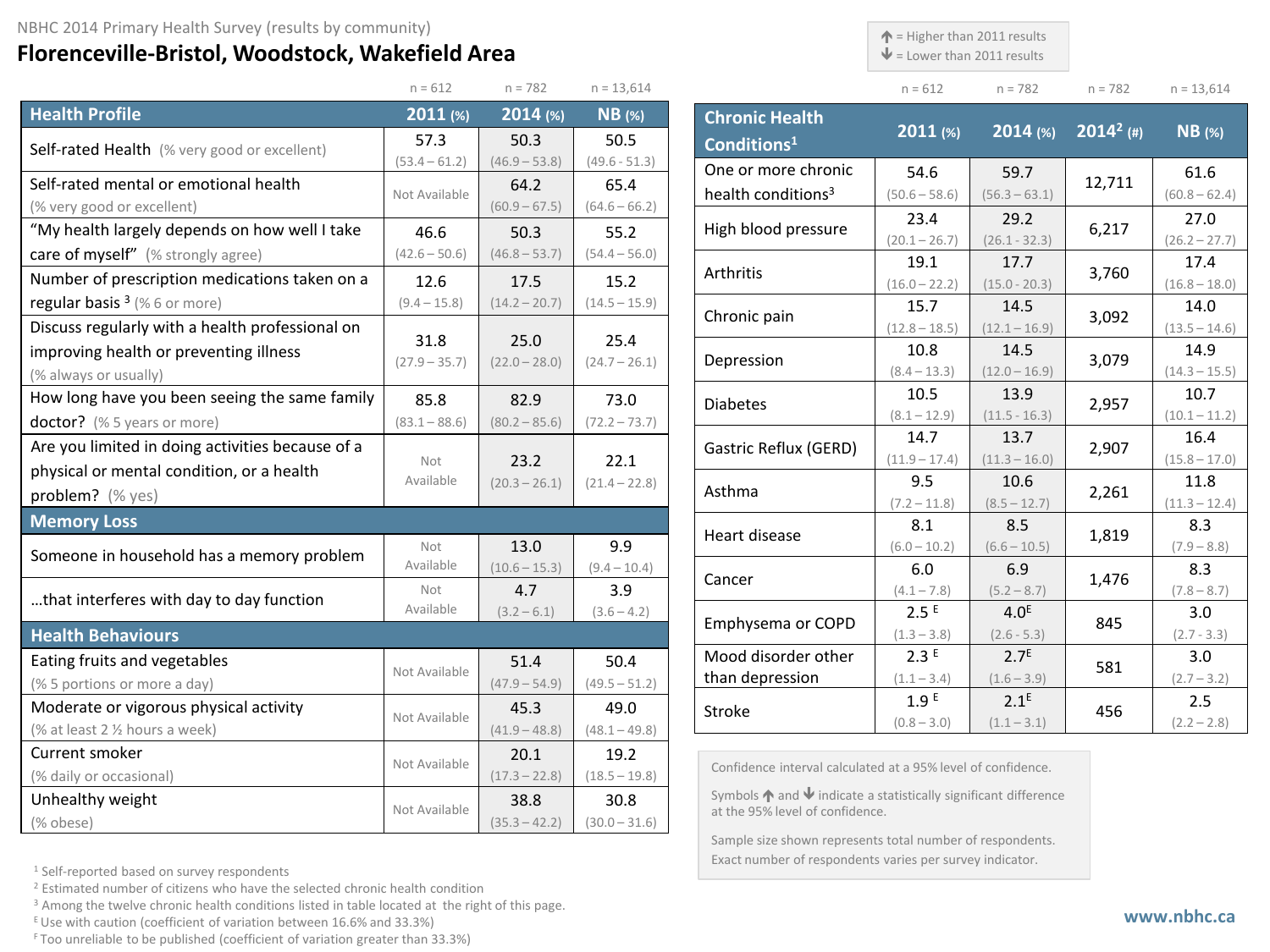|                        | NBHC 2014 Primary Health Survey (results by community)<br>Florenceville-Bristol, Woodstock, Wakefield Area |                                                                                                                                                                                           | $B =$ Better than 2011 results<br>$W =$ Worse than 2011 results |                         |                         |                           |                         |                         |
|------------------------|------------------------------------------------------------------------------------------------------------|-------------------------------------------------------------------------------------------------------------------------------------------------------------------------------------------|-----------------------------------------------------------------|-------------------------|-------------------------|---------------------------|-------------------------|-------------------------|
|                        |                                                                                                            |                                                                                                                                                                                           |                                                                 | $n = 612$               | $n = 782$               | 1 to 33                   | $n=13,614$              |                         |
|                        |                                                                                                            | <b>Primary Health Indicator</b>                                                                                                                                                           |                                                                 |                         | 2011                    | 2014                      | Rank <sup>2</sup>       | <b>NB</b>               |
|                        |                                                                                                            | <b>Accessibility</b><br>The ability of patients/clients to obtain care/service at the right place and the right time, based on respective needs, in the official language of their choice |                                                                 |                         |                         |                           |                         |                         |
|                        | $A-1$                                                                                                      | Has a personal family doctor (% yes)                                                                                                                                                      |                                                                 |                         | 98.1<br>$(97.0 - 99.2)$ | w 92.6<br>$(90.8 - 94.4)$ | 20                      | 92.1<br>$(91.7 - 92.5)$ |
|                        | $A-2$                                                                                                      | <b>Calling family doctor's office during regular practice hours</b> (% very easy or somewhat easy)                                                                                        |                                                                 |                         | 77.1<br>$(73.7 - 80.5)$ | 73.6<br>$(70.4 - 76.8)$   | 27                      | 78.3<br>$(77.6 - 79.0)$ |
|                        | $A-3$                                                                                                      | Family doctor has extended office hours (after 5pm or on weekends) (% yes)                                                                                                                |                                                                 |                         | Not available           | 16.4<br>$(13.7 - 19.1)$   | 12                      | 16.2<br>$(15.6 - 16.8)$ |
| Personal Family Doctor | $A-4$                                                                                                      | Family doctor has an after-hour arrangement when office is closed (% yes)                                                                                                                 |                                                                 | 19.2<br>$(16.1 - 22.3)$ | 13.7<br>$(11.2 - 16.2)$ | 19                        | 18.2<br>$(17.5 - 18.9)$ |                         |
|                        | $A-5$                                                                                                      | How quickly appointment can be made with family doctor                                                                                                                                    | (% on same day or next day)                                     |                         | 34.5<br>$(30.7 - 38.3)$ | 35.3<br>$(31.7 - 38.9)$   | 8                       | 30.1<br>$(29.3 - 30.9)$ |
|                        |                                                                                                            |                                                                                                                                                                                           | (% within 5 days)                                               |                         | 63.2<br>$(59.3 - 67.1)$ | 62.8<br>$(59.2 - 66.4)$   | 15                      | 60.3<br>$(59.4 - 61.2)$ |
|                        | $A-6$                                                                                                      | Nurse working with family doctor who is regularly involved in health care $(\%$ yes)                                                                                                      |                                                                 |                         | 29.6<br>$(26.0 - 33.2)$ | 31.9<br>$(28.5 - 35.2)$   | 11                      | 27.5<br>$(26.7 - 28.3)$ |
|                        | $A-7$                                                                                                      | Has access to a <b>primary health team</b> <sup>3</sup> (% yes)                                                                                                                           |                                                                 |                         | 35.9<br>$(32.1 - 39.7)$ | 30.6<br>$(27.4 - 33.8)$   | 14                      | 28.5<br>$(27.8 - 29.2)$ |
|                        | $A-8$                                                                                                      | Wait time at the hospital emergency department (% less than 4 hours)                                                                                                                      |                                                                 |                         | 89.6<br>$(86.2 - 93.0)$ | 86.5<br>$(83.0 - 90.0)$   | 5                       | 73.9<br>$(72.7 - 75.1)$ |
|                        | $A-9$                                                                                                      | How often citizens received the health care service they needed in the                                                                                                                    |                                                                 | English $4$             | 98.3<br>$(97.2 - 99.4)$ | 96.4<br>$(95.1 - 97.7)$   |                         | 95.2<br>$(94.8 - 95.6)$ |
|                        |                                                                                                            | official language of their choice<br>(% who always received service in language of preference)                                                                                            |                                                                 | French <sup>4</sup>     | F                       | F                         |                         | 72.6<br>$(71.0 - 74.2)$ |

 $2$  Indicator rank across 33 communities, from best (1) to worst (33)

<sup>3</sup> Primary health team: Has access to a family doctor and has access to either a nurse practitioner or a nurse or other health professionals at their family doctor's office

<sup>4</sup> Preferred language of service as indicated by respondent in the survey

<sup>F</sup> Too unreliable to be published (coefficient of variation greater than 33.3%)

Confidence interval calculated at a 95% level of confidence.

Symbols **B** and **W** indicate a statistically significant difference at the 95% level of confidence.

Sample size shown represents total number of respondents. Exact number of respondents varies per survey indicator.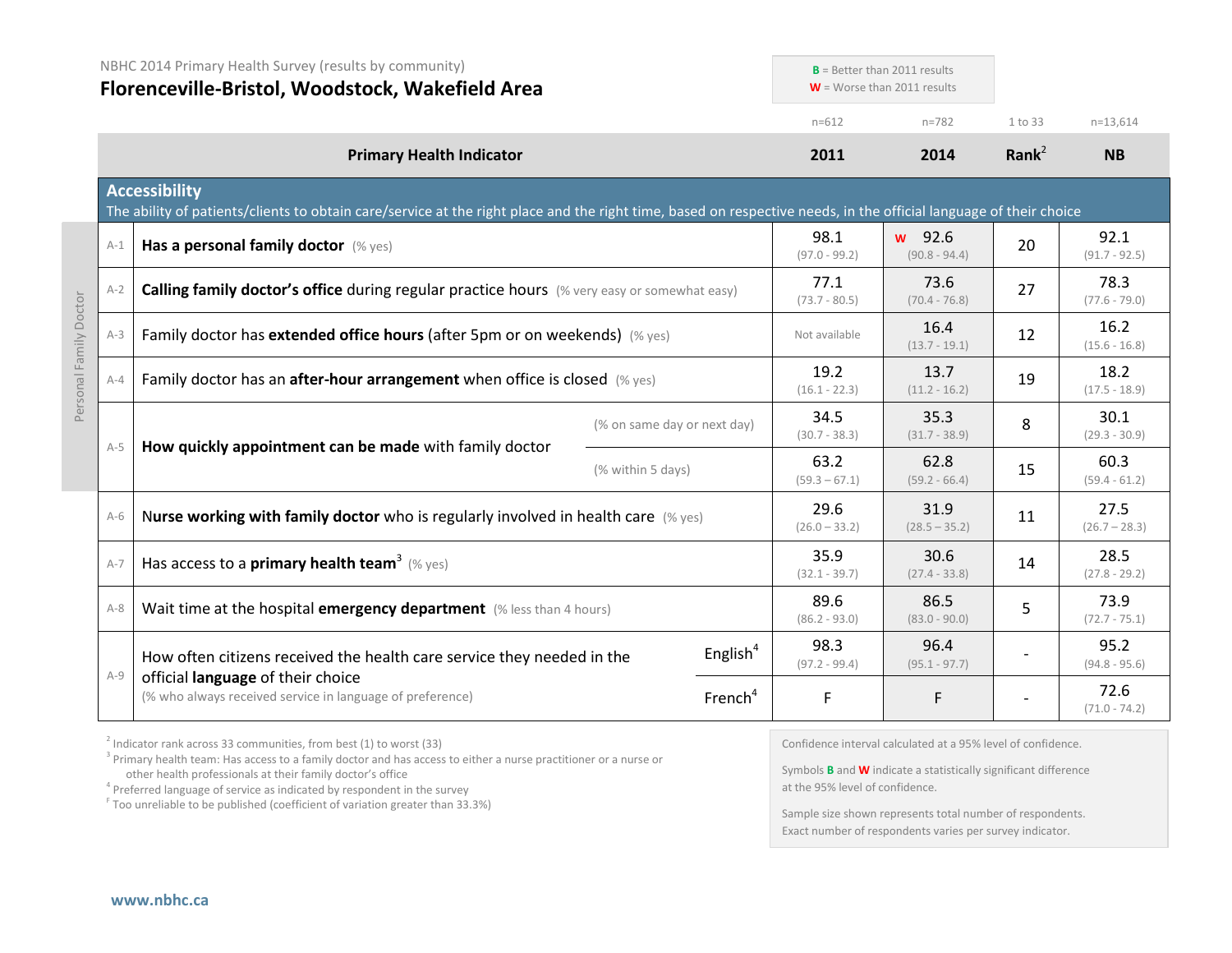|               | NBHC 2014 Primary Health Survey (results by community)<br>Florenceville-Bristol, Woodstock, Wakefield Area                                                    |                              | $B =$ Better than 2011 results<br>$W =$ Worse than 2011 results |                |                            |
|---------------|---------------------------------------------------------------------------------------------------------------------------------------------------------------|------------------------------|-----------------------------------------------------------------|----------------|----------------------------|
|               |                                                                                                                                                               | $n = 612$                    | $n = 782$                                                       | 1 to 33        | $n=13,614$                 |
|               | <b>Primary Health Indicator</b>                                                                                                                               | 2011                         | 2014                                                            | Rank $2$       | <b>NB</b>                  |
|               | <b>Appropriateness</b><br>Care/service provided is relevant to the patients'/clients' needs and based on established standards                                |                              |                                                                 |                |                            |
| $Q-1$         | Adults 65 and over who received their flu shot in the last year $(\%$ yes)                                                                                    | Not available                | 74.1<br>$(67.8 - 80.4)$                                         | 11             | 70.6<br>$(69.2 - 72.0)$    |
| $Q-2$         | Adults with one or more of four select chronic health conditions <sup>5</sup> who had<br><b>measurements for blood pressure</b> in the past 12 months (% yes) | 92.7<br>$(89.4 - 96.0)$      | 92.8<br>$(90.0 - 95.6)$                                         | 13             | 91.3<br>$(90.6 - 92.0)$    |
| $Q-3$         | Adults with one or more of four select chronic health conditions <sup>5</sup> who had<br><b>measurements for cholesterol</b> in the past 12 months (% yes)    | 76.4<br>$(70.9 - 82.0)$      | 75.1<br>$(70.3 - 79.9)$                                         | 21             | 76.3<br>$(75.2 - 77.4)$    |
| $Q-4$         | Adults with one or more of four select chronic health conditions <sup>5</sup> who had<br>measurements for blood sugar in the past 12 months (% yes)           | 68.4<br>$(62.3 - 74.5)$      | 70.0<br>$(65.0 - 75.0)$                                         | 24             | 73.9<br>$(72.8 - 75.0)$    |
| $Q-5$         | Adults with one or more of four select chronic health conditions <sup>5</sup> who had<br><b>measurements for body weight</b> in the past 12 months (% yes)    | 61.6<br>$(55.3 - 67.9)$      | 62.7<br>$(57.4 - 68.0)$                                         | 11             | 59.3<br>$(58.0 - 60.6)$    |
| $Q-6$         | How often family doctor helps citizens coordinate the care from other health care<br>providers and places (% always)                                          | 71.7<br>$(67.3 - 76.2)$      | 76.7<br>$(72.5 - 80.9)$                                         | $\overline{4}$ | 70.7<br>$(69.7 - 71.7)$    |
|               | <b>Effectiveness</b><br>Care/service, intervention or action achieves the desired results                                                                     |                              |                                                                 |                |                            |
| $Q-7$         | Citizens with a chronic health condition <sup>7</sup> who are confident in controlling and managing<br>their health condition (% very confident)              | 33.4<br>$(28.7 - 38.1)$      | 40.5<br>$(36.3 - 44.7)$                                         | 20             | 42.2<br>$(41.2 - 43.2)$    |
| <b>Safety</b> | Potential risks of an intervention or the environment are avoided or minimized                                                                                |                              |                                                                 |                |                            |
| $Q - 8$       | Citizens with a chronic health condition who know what each of their prescribed<br><b>medications do</b> (% strongly agree)                                   | 48.2<br>$(42.9 - 53.5)$      | 45.2<br>$(40.6 - 49.8)$                                         | 19             | 47.7<br>$(46.6 - 48.8)$    |
| $Q-9$         | Was harmed due to a medical error or mistake as a result of health care services<br>received in the last 12 months (excluding hospital stay) $(\%$ yes)       | $3.6^{E,6}$<br>$(2.1 - 5.1)$ | $\mathsf F$                                                     |                | $2.7^{6}$<br>$(2.4 - 3.0)$ |
|               | $3$ Indicator rank across 33 communities, from best (1) to worst (33)                                                                                         |                              | Confidence interval calculated at a 95% level of confidence.    |                |                            |

<sup>5</sup> Self-reported by respondent: Diabetes, heart disease, stroke or high blood pressure

<sup>6</sup> For this type of indicator, a "better" result is achieved when the indicator has a "lower" value

<sup>7</sup> Self-reported by respondent: Arthritis, asthma, cancer, chronic pain, depression, diabetes, emphysema or COPD,

gastric reflux (GERD), heart disease, high blood pressure or hypertension, mood disorder other than depression, or stroke E Use with caution (coefficient of variation between 16.7% and 33.3%)

<sup>F</sup> Too unreliable to be published (coefficient of variation greater than 33.3%)

Symbols **B** and **W** indicate a statistically significant difference at the 95% level of confidence.

Sample size shown represents total number of respondents. Exact number of respondents varies per survey indicator.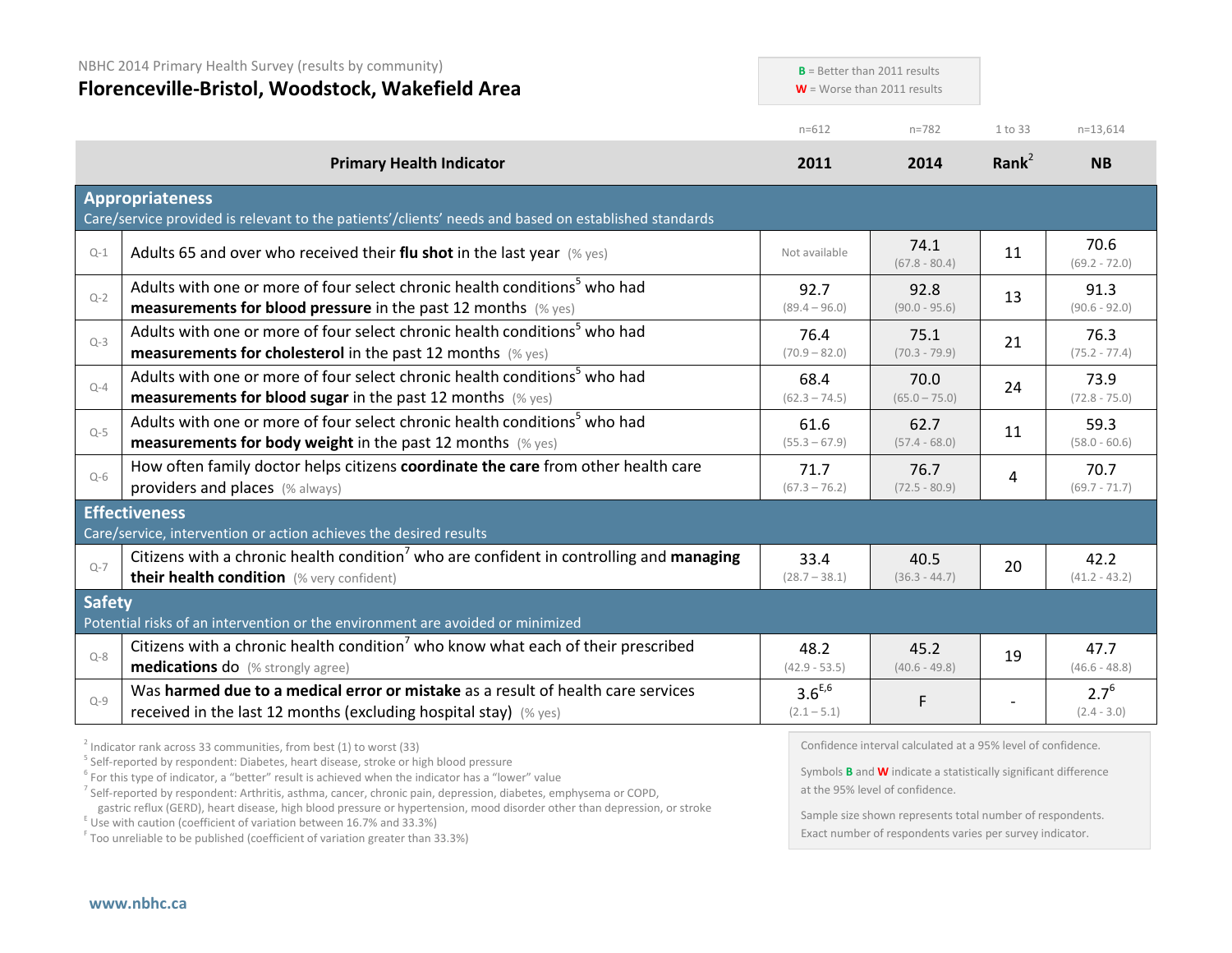| NBHC 2014 Primary Health Survey (results by community)<br>Florenceville-Bristol, Woodstock, Wakefield Area |                                                                                                                            | $B$ = Better than 2011 results<br>$W =$ Worse than 2011 results |                                   |                   |                               |
|------------------------------------------------------------------------------------------------------------|----------------------------------------------------------------------------------------------------------------------------|-----------------------------------------------------------------|-----------------------------------|-------------------|-------------------------------|
|                                                                                                            |                                                                                                                            | $n = 612$                                                       | $n = 782$                         | 1 to 33           | $n=13,614$                    |
|                                                                                                            | <b>Primary Health Indicator</b>                                                                                            | 2011                                                            | 2014                              | Rank <sup>2</sup> | <b>NB</b>                     |
|                                                                                                            | <b>Efficiency</b><br>Achieving the desired results with the most cost-effective use of resources                           |                                                                 |                                   |                   |                               |
| $Q - 10$                                                                                                   | Model of care used most often when sick or in need of care from a health professional<br>(% hospital emergency department) | $16.0^{6}$<br>$(13.1 - 18.9)$                                   | $17.4^{6}$<br>$(14.8 - 20.0)$     | 21                | $11.5^{6}$<br>$(11.0 - 12.0)$ |
| $Q - 11$                                                                                                   | Has used Tele-Care or other telephone information lines in the last 12 months $(\%$ yes)                                   | 7.5<br>$(5.4 - 9.6)$                                            | 6.2<br>$(4.5 - 7.9)$              | 20                | 7.4<br>$(7.0 - 7.8)$          |
|                                                                                                            | <b>Use of services</b><br>Using primary health services in the last 12 months                                              |                                                                 |                                   |                   |                               |
| $U-1$                                                                                                      | Visited a personal family doctor (% yes)                                                                                   | 84.2<br>$(81.3 - 87.1)$                                         | 77.2<br>$(74.3 - 80.1)$           | 25                | 80.3<br>$(79.6 - 81.0)$       |
| $U-2$                                                                                                      | Visited a hospital emergency department (% yes)                                                                            | 54.9<br>$(51.0 - 58.8)$                                         | 48.7<br>$(45.2 - 52.2)$           | 12                | 41.3<br>$(40.5 - 42.1)$       |
| $U-3$                                                                                                      | Visited a specialist (% yes)                                                                                               | Not available                                                   | 50.1<br>$(46.7 - 53.5)$           | 32                | 56.4<br>$(55.6 - 57.2)$       |
| $U-4$                                                                                                      | Visited an after-hours clinic or a walk-in clinic (% yes)                                                                  | 10.5<br>$(8.1 - 12.9)$                                          | 14.6<br>$(12.2 - 17.0)$           | 24                | 24.3<br>$(23.6 - 25.0)$       |
| $U-5$                                                                                                      | Visited an alternative practitioner (% yes)                                                                                | Not available                                                   | 20.2<br>$(17.4 - 23.0)$           | 24                | 25.2<br>$(24.5 - 25.9)$       |
| $U-6$                                                                                                      | Visited a community health centre (% yes)                                                                                  | 4.1 <sup>E</sup><br>$(2.5 - 5.7)$                               | 2.4 <sup>E</sup><br>$(1.3 - 3.5)$ | 31                | 6.9<br>$(6.5 - 7.3)$          |
| $U - 7$                                                                                                    | Used ambulance services (% yes)                                                                                            | 7.2<br>$(5.2 - 9.2)$                                            | 5.1<br>$(3.6 - 6.6)$              | 21                | 5.7<br>$(5.3 - 6.1)$          |
| $U-8$                                                                                                      | Visited a nurse practitioner (% yes)                                                                                       | F.                                                              | 2.5 <sup>E</sup><br>$(1.4 - 3.6)$ | 30                | 7.7<br>$(7.3 - 8.1)$          |
| $U-9$                                                                                                      | Visited a health professional at a private clinic (% yes)                                                                  | Not available                                                   | 20.2<br>$(17.4 - 23.0)$           | 25                | 23.7<br>$(23.0 - 24.4)$       |

 $2$  Indicator rank across 33 communities. Under "efficiency" the rank is from best (1) to worst (33). Under "use of services" the rank is from highest (1) to lowest (33).

<sup>6</sup> For this type of indicator, a "better" result is achieved when the indicator has a "lower" value  $E$ <sup>E</sup> Use with caution (coefficient of variation between 16.7% and 33.3%)

<sup>F</sup> Too unreliable to be published (coefficient of variation greater than 33.3%)

Confidence interval calculated at a 95% level of confidence.

Symbols **B** and **W** indicate a statistically significant difference at the 95% level of confidence.

Sample size shown represents total number of respondents. Exact number of respondents varies per survey indicator.